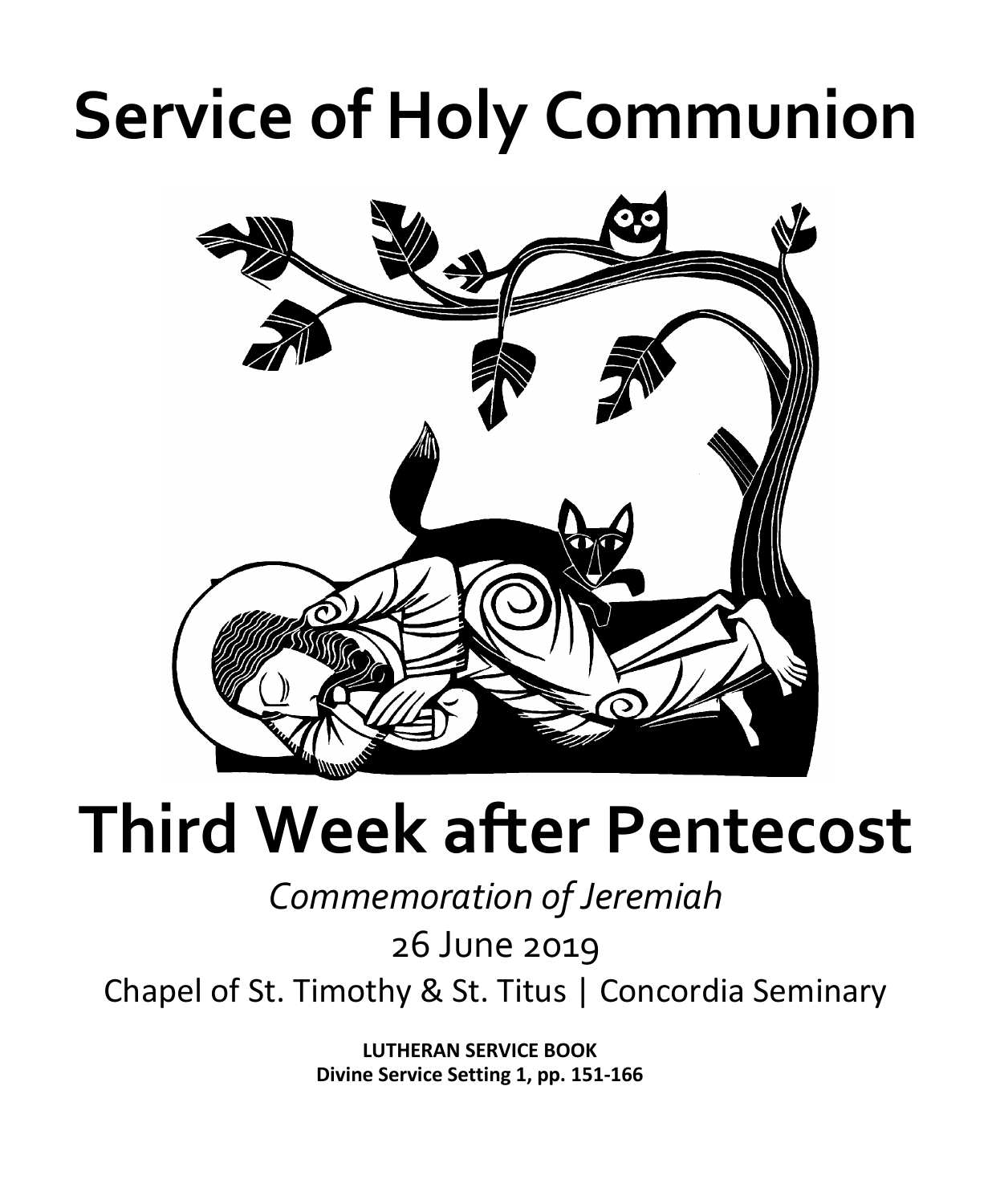**Prelude**

|                                                                        | $-$ stand as able $-$ |                                                                                               |
|------------------------------------------------------------------------|-----------------------|-----------------------------------------------------------------------------------------------|
| <b>Confession and Absolution</b>                                       |                       | p. 151                                                                                        |
| Salutation and Prayer of the Day                                       | $-sit-$               | p. 156                                                                                        |
| <b>First Reading</b>                                                   |                       | 1 Kings 19:9b-21                                                                              |
| <b>Gospel Hymn Acclamation</b>                                         |                       | LSB 688, sts. 1-2                                                                             |
| <b>Gospel Reading</b>                                                  | $-sit-$               | Luke 9:51-62                                                                                  |
| <b>Homily</b>                                                          | Mistaken Identity     |                                                                                               |
| Hymn of the Day                                                        | $-$ stand as able $-$ | <b>LSB 753</b>                                                                                |
| <b>Prayers of the Church</b>                                           |                       | p. 159                                                                                        |
| <b>Offertory</b>                                                       |                       | LSB 688, sts. 4-5                                                                             |
| <b>Service of the Sacrament</b>                                        |                       | pp. 160-64                                                                                    |
| <b>Communion Music</b>                                                 | $-sit-$               | <b>Boldly I Approach Your Throne</b><br><b>Rend Collective</b><br>SNP Seminarian Colton Lamay |
| <b>Dismissal</b>                                                       |                       | <b>LSB 685</b>                                                                                |
| $-$ stand as able $-$<br><b>Post-communion Canticle: Nunc Dimittis</b> |                       | p. 165                                                                                        |
| <b>Post-Communion Collect</b>                                          |                       |                                                                                               |
| <b>Benediction</b>                                                     |                       | p. 166                                                                                        |
| <b>Postlude</b>                                                        |                       |                                                                                               |

### **The Servants of the Word**

**Presider:** Admissions Counselor Scott Holder **Preacher:** GPC Program Seminarian Rev. Aaron Goeke **Assistants:** Chaplain Paul Sieveking and SMP Seminarian Morgan Lane **Organist:** Director of Musical Arts James Marriott

**Rev. Aaron Goeke,** a proud native Texan, was drawn to theology while studying at Concordia University Texas, from which he graduated in 1997 with a degree in Interpersonal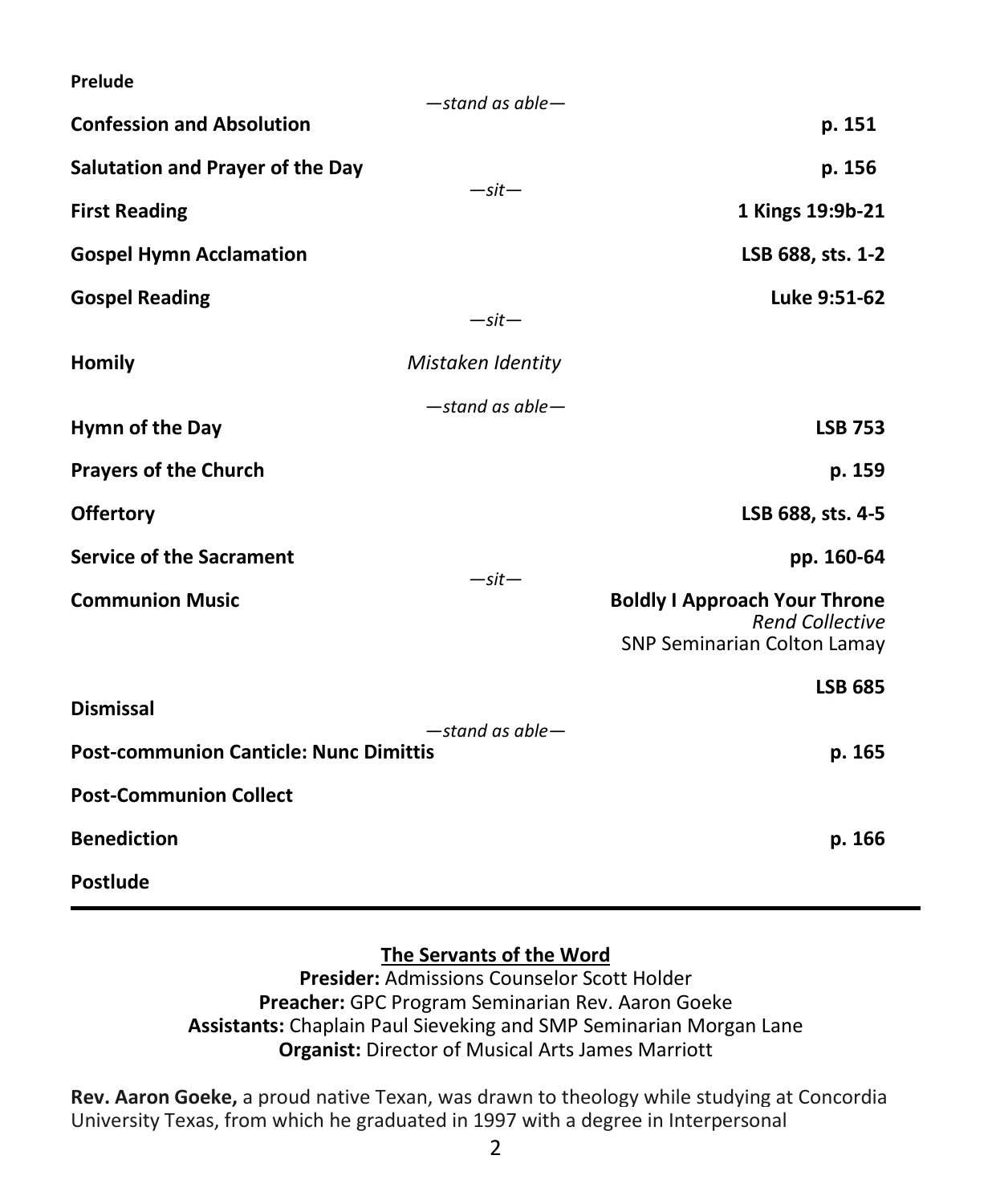Communications and a minor in Biblical Languages. A week after graduating Aaron married Kristen with whom he has 4 amazing children (Vadim 21, Evan 17, Hannah 16, and Liesl 9). He has held the titles of carpenter, financial planner, telephone operator, waiter, broker, Salesman, Manager, CEO, Pastor, Husband, and Daddy. He enjoys carpentry, cigars, shooting sports and doing pretty much anything with his family. Aaron's heart is most captivated by finding and living life with people who question and doubt God's compassion or even His existence. Currently Aaron serves as pastor at Messiah Lutheran Church in Boerne, TX., and as the president and founder of Longshot Ministries Inc., a non-profit corporation hosting men's retreats and couples' events focused on helping people meet Jesus while gathering around common interests in the outdoors and shooting sports.

#### **In Preparation for Communion**

#### *To Our Guests:*

 *The Lord's Supper is celebrated on our campus in the confession and glad confidence that our Lord, as He says, gives not only bread and wine, but His very body and blood to eat and drink for the forgiveness of sin. In joyful obedience to the clear teaching of our Lord Jesus those are invited to His table who trust His words, repent of all sin, and set aside any refusal to forgive and love as He forgives and loves us. They show forth His death until He comes. Because Holy Communion is a confession of the faith which is confessed at this altar, any who are not yet instructed, in doubt, or who hold a confession differing from that of The Lutheran Church—Missouri Synod and so are unable to receive the Sacrament are invited to meditate on God's Word in the distribution hymns and pray for the day when divisions will have ceased. -Kent J. Burreson, Dean of the Chapel*

#### **Notes Regarding Communion**

- The campus Lord's Supper is sponsored and hosted by the Lutheran Church of St. Andrew and Pastor Mark Hricko of Silver Spring, Maryland.
- When receiving the cup to partake of Christ Jesus' blood, please place your hand on the cup in some way to assist the server in guiding it to your mouth. Depending upon how those distributing the cup are holding it, you can either take hold of the cup at the base on the bottom OR on the stem of the chalice OR at the bowl itself on the upper part. By doing so you will assist the server and help to prevent any unwelcome spillage.
- If illness leads you not to drink wine directly from the chalice, you may intinct the bread by dipping it into the chalice.
- If you have a gluten allergy or any other special need, please contact Dean of the Chapel Kent Burreson.

#### **Private Confession and Absolution**

Contact Chaplain Sieveking to arrange for confession and absolution.

#### **Prayer Requests**

- Partner Church Bodies
- Synodical Leaders and Districts and District Presidents
- **Missionaries**
- The Lutheran Women's Missionary League (LWML) and their mission